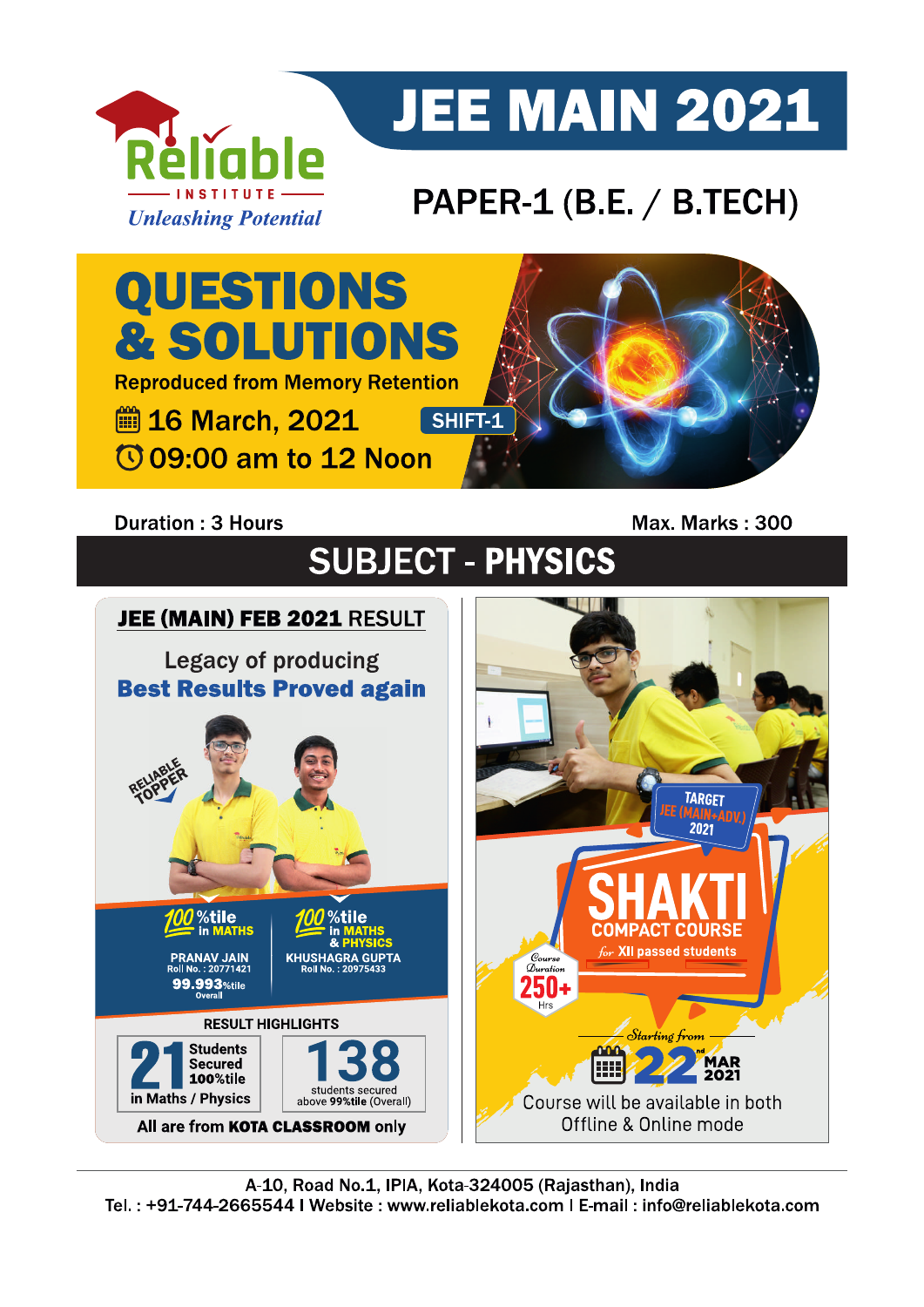

## JEE-MAIN 2021 (16 MARCH ATTEMPT) SHIFT-1 PHYSICS

**1.** Relation between energy density of electric field  $(U_E)$  and magnetic field  $(U_B)$  will be:

(1)  $U_E > U_B$  (2)  $U_E < U_B$  (3)  $U_E = U_B$  (4)  $U_E \neq U_B$ 

- **Ans. (3)**
- **Sol.** Average energy density of electric field and magnetic field are same.
- **2.** Relation between voltage, current and resistance is given by  $R = \frac{V}{I}$ . Measured value of voltage  $(50 +$ 2) volt, measured value of current is  $(20 \pm .2)$ A. Percentage error in resistance measurement is.:
- **Ans. 5**

**Sol.** 
$$
R = \frac{V}{I}
$$
  
\n
$$
\ln R = \ln V - \ln I
$$
  
\n
$$
\frac{\Delta R}{R} \bigg|_{max} = \frac{\Delta V}{V} + \frac{\Delta I}{I}
$$
  
\n
$$
\% \text{ Error} = \left(\frac{2}{50} + \frac{.2}{20}\right) \times 100
$$
  
\n
$$
= (.04+.01) \times 100
$$
  
\n
$$
= .05 \times 100 = 5\%
$$
  
\n**3.** Work and heat are:

- - (1) Path function (2) Point function
	- (3) Extensive function (4) Intensive function
- **Ans. (1)**
- **Sol.** Path function
- **4.** If power through diode is P then write value of 10 P.



#### **Ans.** 5

|            | Address: 'Reliable Institute', A-10 Road No.1, IPIA, Kota-324005 (Rajasthan), INDIA |  |
|------------|-------------------------------------------------------------------------------------|--|
| `RèlĭableL | visit us at: www.reliablekota.com, Email: info@reliablekota.com                     |  |
|            | Call us: +91-744-2665544                                                            |  |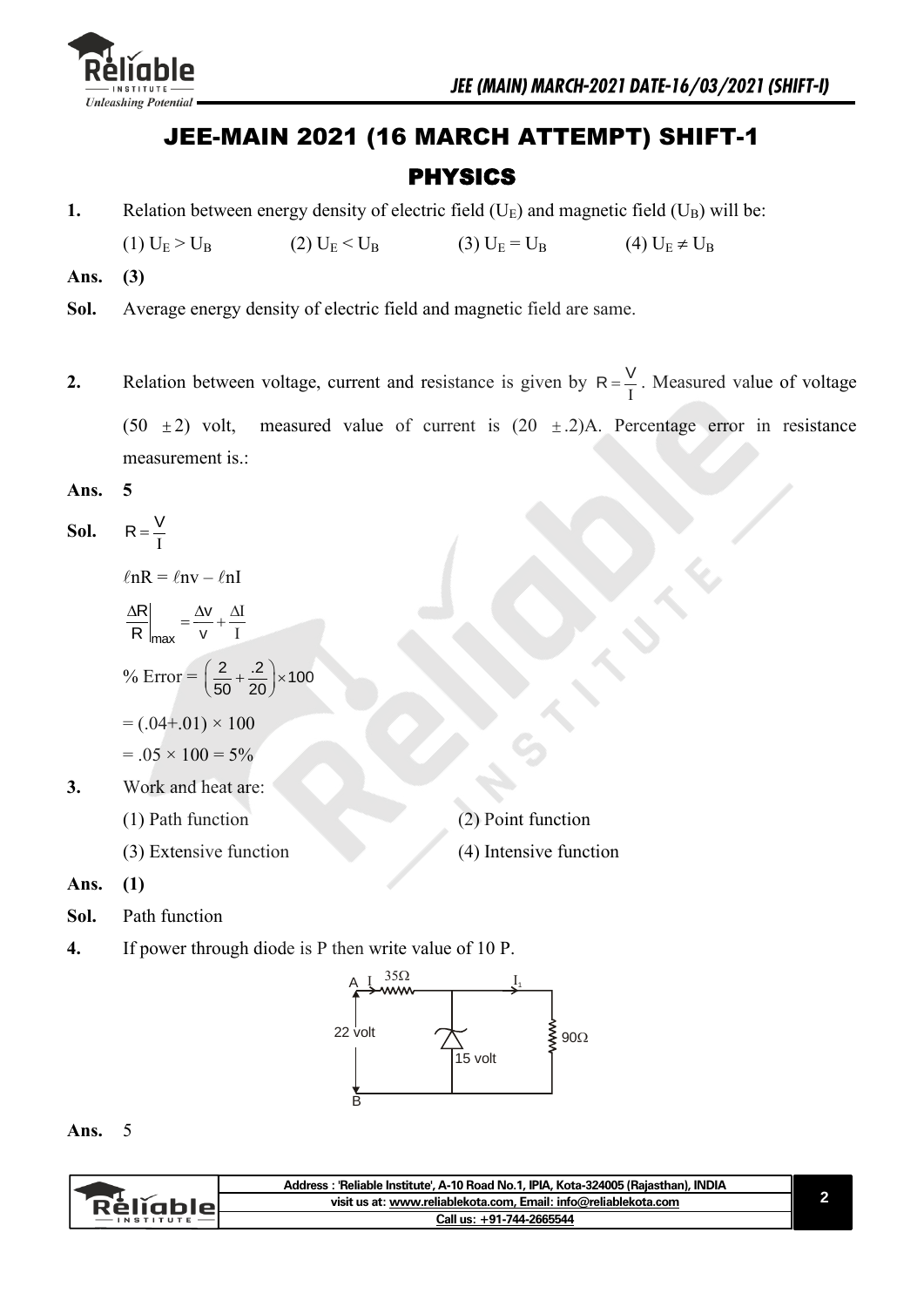

**Sol.** Voltage across  $35\Omega$  is  $22 - 15 = 7$  volt

 $V = IR$  $7 = I(35)$  $I = \frac{1}{5}$  $\frac{1}{5}$  Amp Current (I<sub>1</sub>) in  $90\Omega = \frac{15}{90} = \frac{1}{6}$  Amp So current in Zener diode =  $\frac{1}{5} - \frac{1}{2} = \frac{6-5}{20} = \frac{1}{20}$  Amp  $\frac{1}{5} - \frac{1}{6} = \frac{1}{30} = \frac{1}{30}$  $-\frac{1}{6} = \frac{6-5}{22} = \frac{1}{21}$ Power = VI =  $15 \times \frac{1}{20} = \frac{1}{2}$  $\frac{1}{30} = \frac{1}{2}$  watt  $10P = 10 \times \frac{1}{2} = 5$  watt

**5.** A simple pendulum attached to ceiling of lift has time period T when lift is at rest. Find its time period of lift if it starts accelerating upwards with acceleration g/2?

(1) 
$$
\sqrt{\frac{2}{3}}T
$$
 (2)  $\frac{\sqrt{2}}{3}T$  (3)  $\frac{2}{\sqrt{3}}T$  (4)  $\frac{T}{3}$ 

**Ans. (1)** 

**Sol.** 
$$
T = 2\pi \sqrt{\frac{\ell}{g}}
$$
  
\n $T' = 2\pi \sqrt{\frac{\ell}{g + \frac{g}{2}}}$   $\therefore \frac{T'}{T} = \sqrt{\frac{g}{\frac{3g}{2}}}$   
\n $T' = T\sqrt{\frac{2}{3}}$ 

**6.** Find acceleration of block:

$$
\frac{\sqrt{\theta}}{\pi} \cos \theta - \mu \left( g - \frac{F \sin \theta}{m} \right)
$$
\n(1)  $\frac{F}{m} \cos \theta - \mu \left( g - \frac{F \sin \theta}{m} \right)$   
\n(2)  $\frac{F}{m} \cos \theta - \mu \left( g + \frac{F \sin \theta}{m} \right)$   
\n(3)  $\frac{F}{m} \cos \theta - \mu \left( g - \frac{F \sin \theta}{2} \right)$   
\n(4)  $\frac{F}{m} \cos \theta - \mu g$ 

**Ans. (1)** 

|           | Address: 'Reliable Institute', A-10 Road No.1, IPIA, Kota-324005 (Rajasthan), INDIA |  |
|-----------|-------------------------------------------------------------------------------------|--|
| Rélĭablel | visit us at: www.reliablekota.com. Email: info@reliablekota.com                     |  |
|           | Call us: +91-744-2665544                                                            |  |
|           |                                                                                     |  |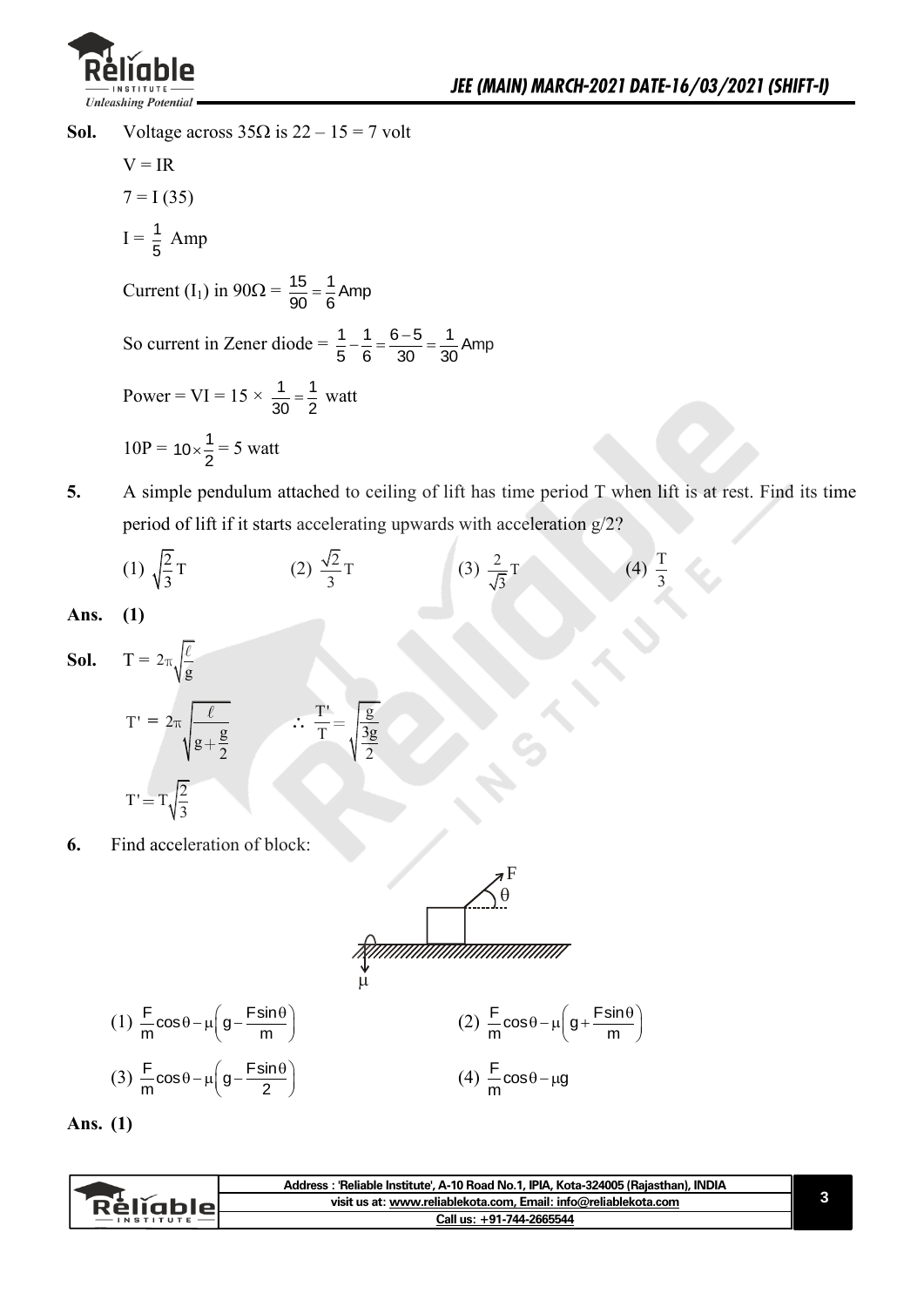

 $(k + 4)$ 



$$
a = \frac{F}{m}\cos\theta - \mu\left(g - \frac{F\sin\theta}{m}\right)
$$

- **7.** In photoelectric effect stopping potential for electromagnetic radiations depends on
	- (1) Amplitude (2) Intensity
	- (3) Phase (4) Frequency

**Ans. (4)** 

**8.** If a capacitor C<sub>0</sub> has plate area A and distance between plates is 'd'. Now a dielectric of dielectric constant 'k' is placed between capacitor as shown in figure. Find new capacitance :

$$
(1) \frac{4kC_0}{(k+3)}
$$
\n
$$
(2) \frac{3kC_0}{(k+4)}
$$
\n
$$
(3) \frac{(k+3)C_0}{4k}
$$
\n
$$
(4) \frac{3kC_0}{(k+4)}
$$

**Ans. (1)**

**Sol.**  $C_0 = \frac{\epsilon_0 A}{1}$ d

$$
C_{eq} = \frac{C_1 C_2}{C_1 + C_2} = \frac{\frac{k \in_0 A}{3\frac{d}{4}} \times \frac{\in_0 A}{\frac{d}{4}}}{\frac{k \in_0 A}{3\frac{d}{4}} + \frac{\in_0 A}{\frac{d}{4}}} = \frac{\frac{k \in_0 A \times 16}{3d}}{\left(\frac{k}{3} + 1\right) \times 4} = \frac{4k \in_0 A}{d(k+3)} = \frac{4kC_0}{(k+3)}
$$

|                     | Address : 'Reliable Institute', A-10 Road No.1, IPIA, Kota-324005 (Rajasthan), INDIA |  |
|---------------------|--------------------------------------------------------------------------------------|--|
| ∵R <b>èlĭable</b> ∟ | visit us at: www.reliablekota.com, Email: info@reliablekota.com                      |  |
| $-$ INSTITUTE       | Call us: +91-744-2665544                                                             |  |
|                     |                                                                                      |  |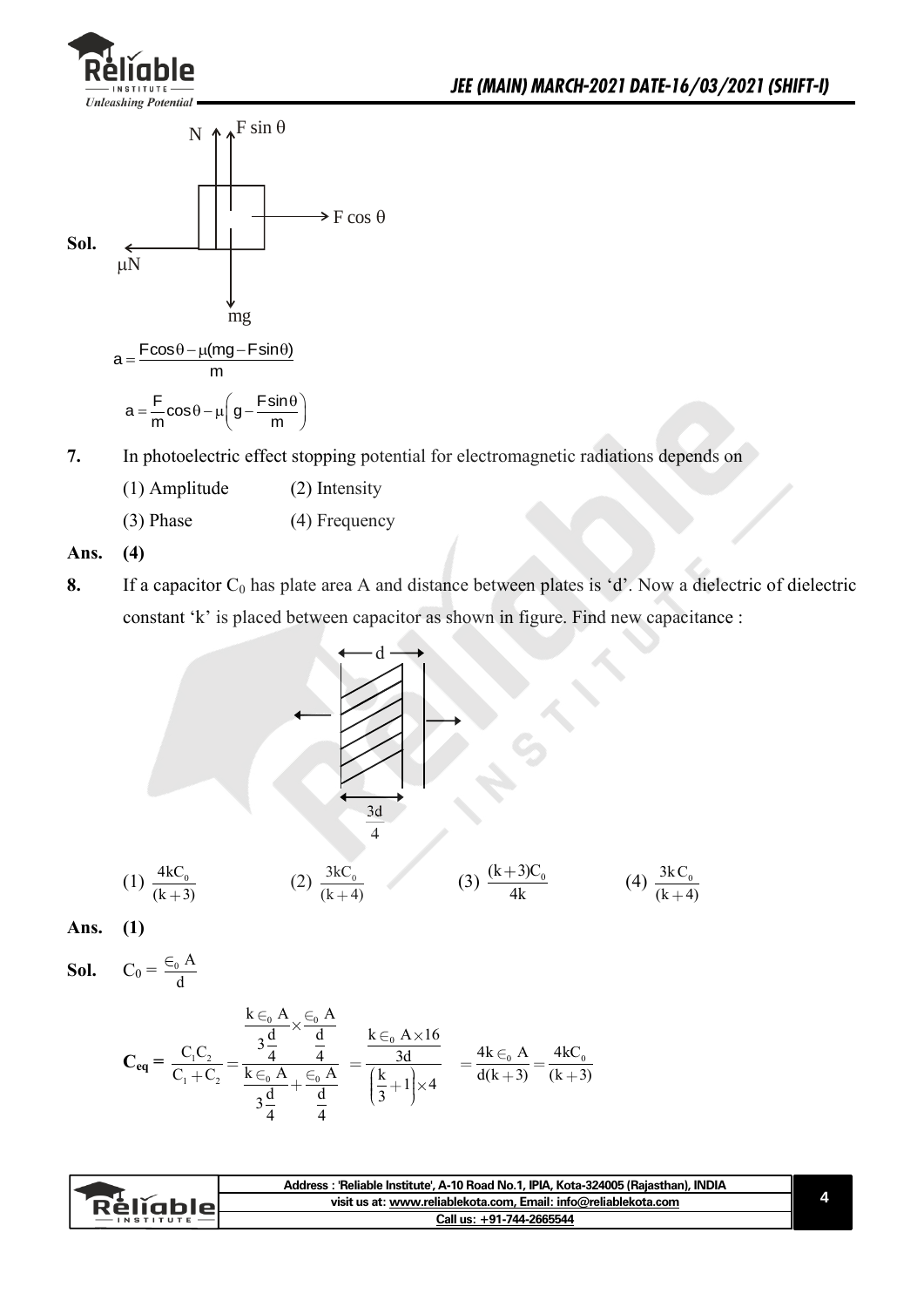

**9.** Four small balls are placed at the corner of a square of length  $\ell$ . Evaluate MOI of system about a line passing through A and parallel to BD.



**Ans. (2)** 

- **Sol.** I = 2 m  $\left| \frac{\epsilon}{\sqrt{2}} \right|$  + m( $\sqrt{2\ell}$ )  $2 + m(\sqrt{2}\ell)^2$ 2  $(\ell)^2$  $\left(\frac{\epsilon}{\sqrt{2}}\right)$  +  $\frac{2m\ell^2}{2}$  + 2m $\ell^2$ 2  $\overline{+}$  $3m\ell^2$
- 10. Three gases  $O_2$ ,  $N_2$  and  $Co_2$  having masses 16g, 28g and 44g respectively are filled in a container of volume V. Evaluate total pressure if temperature of the gases is T.
- $(1) \frac{3}{2}$  RT 2 V  $(2)$  RT V  $(3) \frac{2RT}{5+1}$ 5 V  $(4) \frac{5}{6}$  RT 2 V **Ans. (4) Sol.**  $PV = \left(\frac{16}{28} + \frac{28}{28} + \frac{44}{44}\right)RT$  $\left(\frac{16}{32} + \frac{28}{28} + \frac{44}{44}\right)R$  $P = \frac{5}{3}$  RT 2 V
- **11.** Current through  $5k\Omega$  is x mA Find x?



#### **Ans. 3mA**

|           | Address: 'Reliable Institute', A-10 Road No.1, IPIA, Kota-324005 (Rajasthan), INDIA |
|-----------|-------------------------------------------------------------------------------------|
| Réliable! | visit us at: www.reliablekota.com, Email: info@reliablekota.com                     |
|           | Call us: +91-744-2665544                                                            |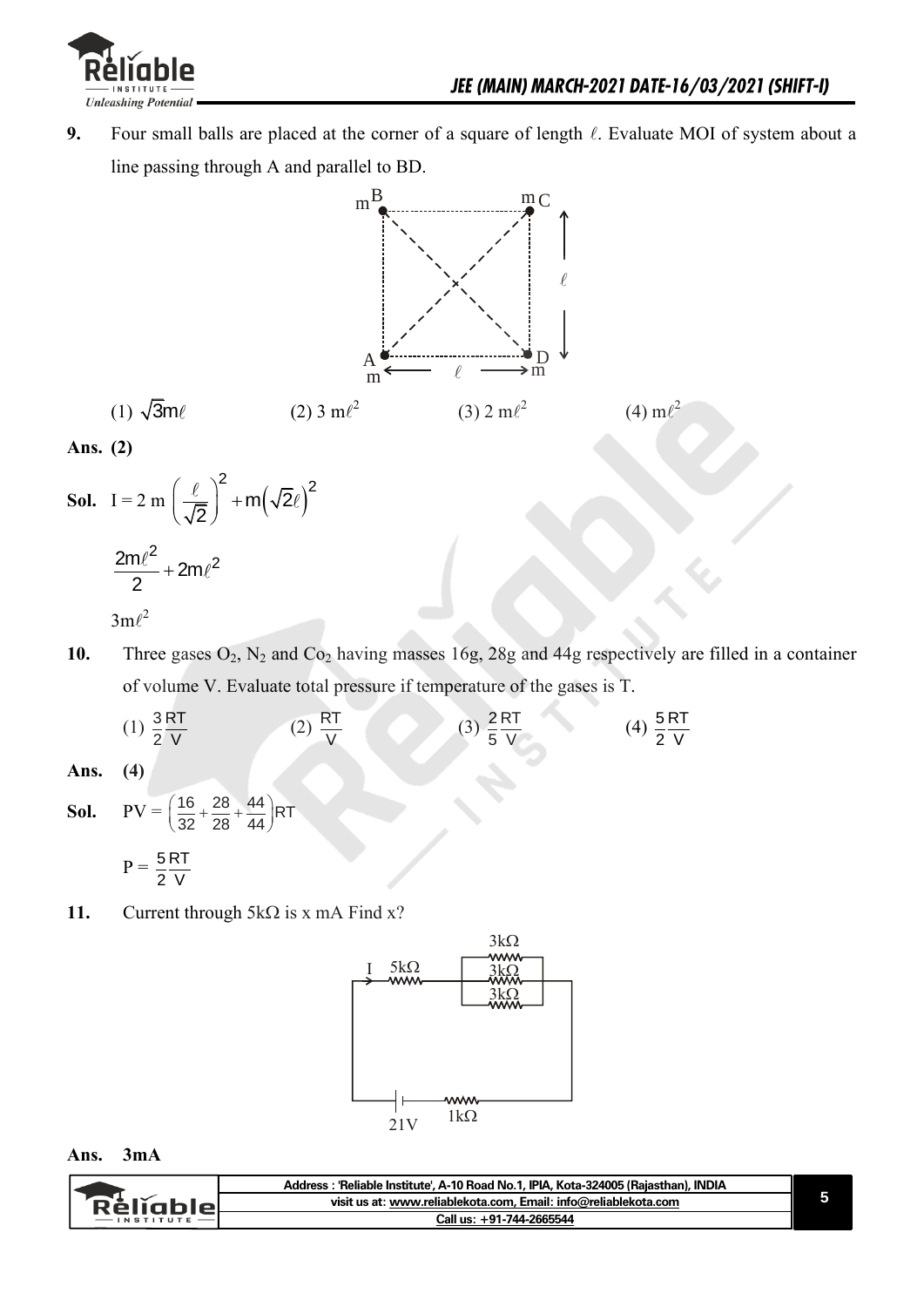

**Sol.** 
$$
i = \frac{21}{R_{eq}} = \frac{21}{7 \times 10^3} = 3 \times 10^{-3} = 3mA
$$

12. Disc  $(m = 2kg)$ 

 $R = 0.2$  meter

 Disc is initially at rest. Find the number of revolution completed in achieving angular speed 50 rad/sec.





**Sol.** Given 1 revolution  $= 6.528$  radian Mass of disc  $= 20$  kg  $Radius = 0.2$  meter

$$
\tau = I\alpha
$$

 $F.R. = I\alpha$ 

$$
20 \times 0.2 = \frac{2 \times 0.2 \times 0.2 \times c}{2}
$$

$$
\alpha = 100 \text{ rad/s}^2
$$

$$
\omega^2 = \omega_0^2 + 2\alpha\theta
$$

$$
(50)^2 = 2 \times 100 \times \theta
$$

$$
\theta = 12.5 \text{ rad}
$$

$$
N = \frac{12.5}{2\pi} \approx 2 \text{ turns}
$$

**13.** An antenna of length 25 m is mounted on top of a building of height 75 m. Then the maximum wavelength of the transmission signal is close to :

(1) 100 m (2) 200 m (3) 300 m (4) 400 m

**Ans. (1)** 

|             | : : 'Reliable Institute', A-10 Road No.1, IPIA, Kota-324005 (Rajasthan), INDIA<br><b>Address</b> |  |
|-------------|--------------------------------------------------------------------------------------------------|--|
| : ReliableL | visit us at: www.reliablekota.com, Email: info@reliablekota.com                                  |  |
|             | Call us: +91-744-2665544                                                                         |  |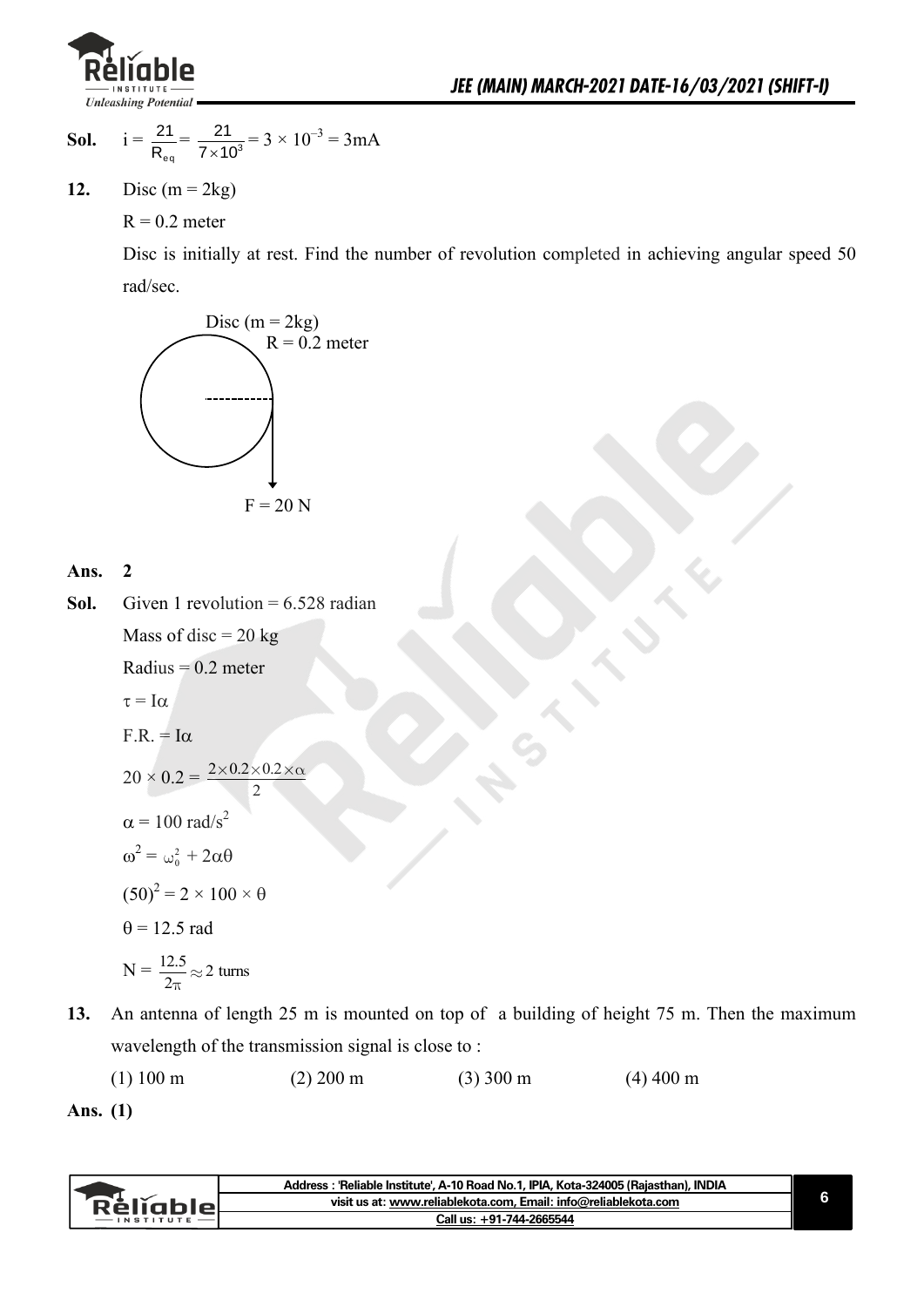

**Sol.** Length of antenna 4  $\geq \frac{\lambda}{4}$ 

 $\lambda \leq 4 \times 25$ 

 $\lambda \leq 100$  m.

**14.** A particle undergoing rectilinear motion has its velocity vs distance travelled as shown below.



Draw its acceleration vs distance graph?



**Sol.** In interval, 0 to 200m,

$$
v=\frac{15}{5}+10
$$

**15.** If a resistance less rod is moving with constant velocity v in a constant magnetic field. Then direction of current  $I_1$  and  $I_2$  in resistance  $R_1$  and  $R_2$  respectively is :



**Ans.** (1)

| <b>Réliable</b><br>visit us at: www.reliablekota.com, Email: info@reliablekota.com |              | Address: 'Reliable Institute', A-10 Road No.1, IPIA, Kota-324005 (Rajasthan), INDIA |
|------------------------------------------------------------------------------------|--------------|-------------------------------------------------------------------------------------|
|                                                                                    |              |                                                                                     |
|                                                                                    | - IN STITUTE | Call us: +91-744-2665544                                                            |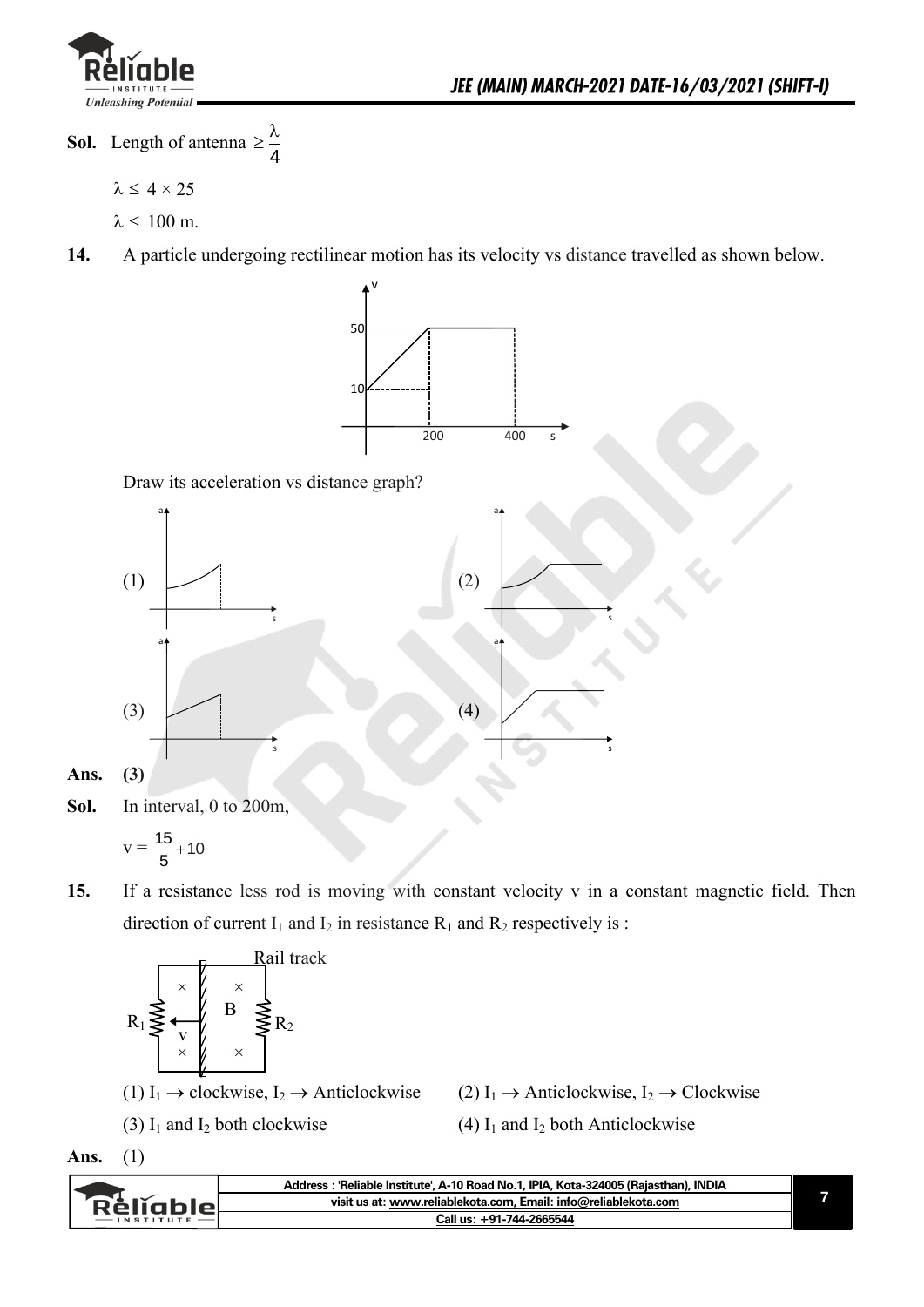



**16.** 



Find output Y ?

**Ans.** 0

**Sol.** Theoretical.

**17.** In a given Isosceles prism for minimum deviation, which of the following statements are true.



**Statement (A) :** Ray in the prism is parallel to the base

**Statement (B) : Incident Ray & Emergent Ray are symmetric** 

**Statement (C) :**  $\angle I = \angle E$ 

**Statement (D) :**  $\angle I = 2\angle E$ 

- $(1)$  B & C are true
- (2) D is true
- $(3)$  A, B, C are true
- (4) A, D are true

#### **Ans. (3)**

#### **Sol.** Theoretical

|              | Address: 'Reliable Institute', A-10 Road No.1, IPIA, Kota-324005 (Raiasthan), INDIA |  |
|--------------|-------------------------------------------------------------------------------------|--|
| . Reliable - | visit us at: www.reliablekota.com, Email: info@reliablekota.com                     |  |
|              | Call us: +91-744-2665544                                                            |  |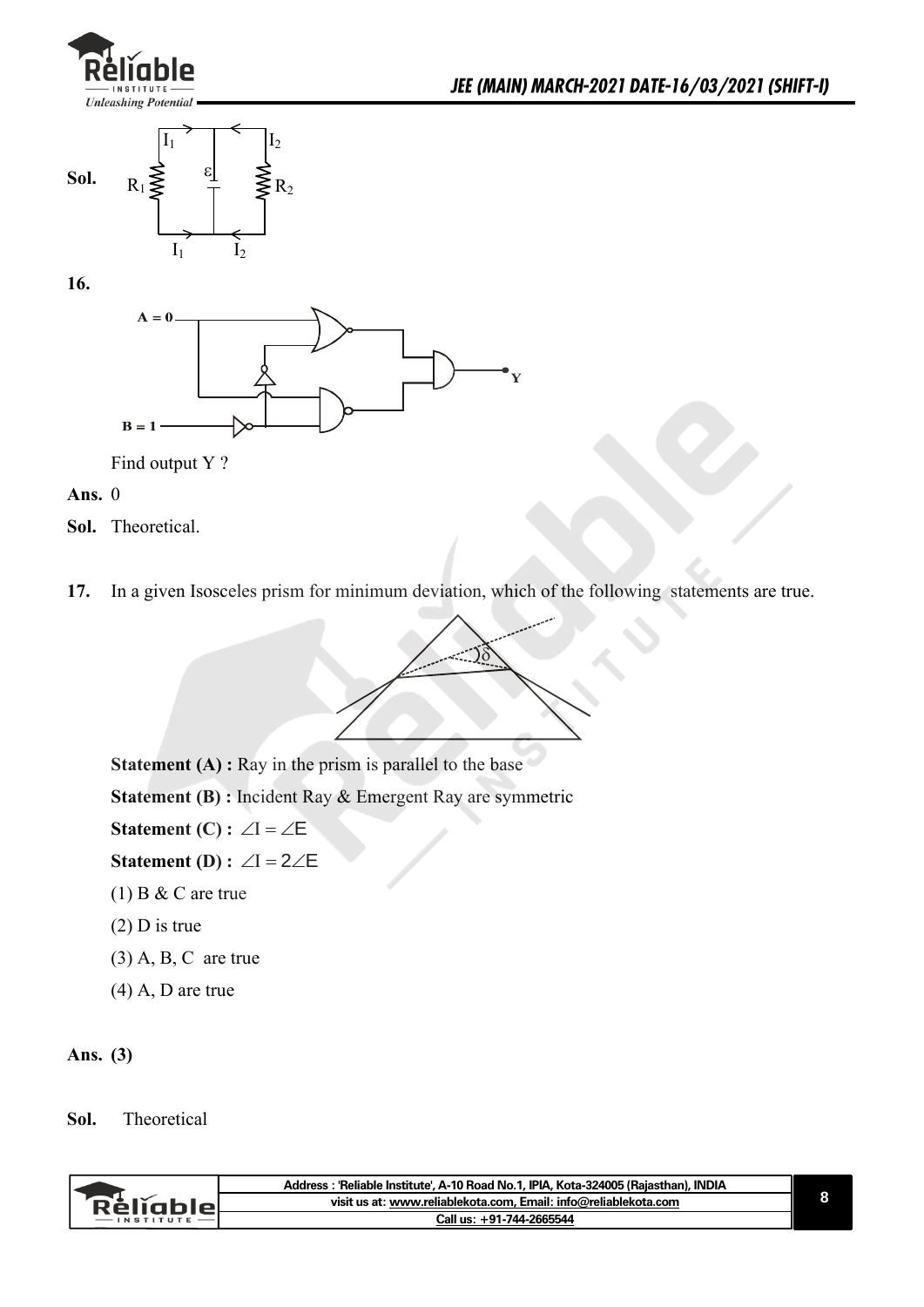

**18.** In the circuit shown in figure input source is periodic and its wave form is



 $\lambda = 0.6 \times 10^{-7}$  m  $= 600 \times 10^{-9}$  m

 $= 600$  nm

|         | ˈReliable Institute', A-10 Road No.1, IPIA, Kota-324005 (Rajasthan), INDIA<br><b>Address</b> |  |
|---------|----------------------------------------------------------------------------------------------|--|
| кешппіо | visit us at: www.reliablekota.com, Email: info@reliablekota.com                              |  |
|         | Call us: +91-744-2665544                                                                     |  |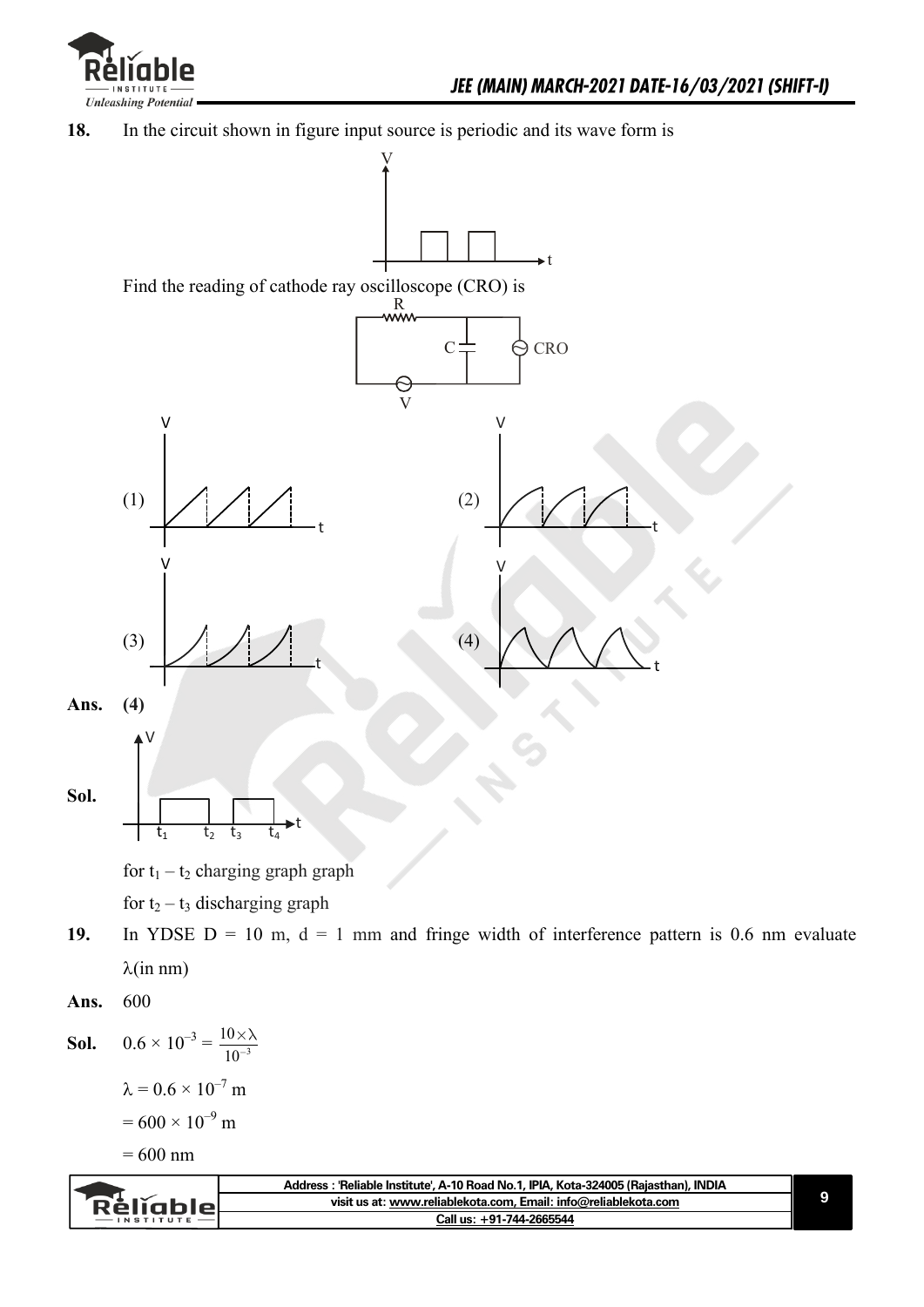

**20.** A bar magnet of length 14 cm is placed along N-S direction with north of magnetic along north direction. If horizontal component of earth magnetic field is 0.4 G. If at distance 18 cm from centre of magnet a null point is located. Then magnetic moment of magnet is :

 (1) 2.88 Am<sup>2</sup> (2) 1.88 Am<sup>2</sup> (3) 4.88 Am<sup>2</sup> (4) 3.88 Am<sup>2</sup>

**Ans. (1)** 

**Sol.**



**21.** A particle of mass rotates in a circle which has a vertical boundary of radius 0.2 meter, rotating in horizontal plane. Mass of the block is 200 gram. It takes 40 second in one complete revolution. Find the normal force on block.

 $(1)$  9.8  $\times$  10<sup>-4</sup> N  $(2)$  9.8  $\times$  10<sup>-2</sup> N N (3)  $9.8 \text{ N}$  (4)  $9.8 \times 10^2 \text{ N}$ 

**Ans.** (1)

**Sol.**  $N = m\omega^2 R$ 

$$
= (0.2) \left[ \frac{4\pi^2}{T^2} \right] (R)
$$

$$
= (0.2) \frac{4(9.8)}{1600} (0.2)
$$

$$
= 9.8 \times 10^{-4} N
$$

**22.** A particle of mass  $m_1 = m$  moving with velocity  $10\sqrt{3}$  m/s i collides with a particle of mass  $m_2$  = 2m at rest. After collision  $m_1$  comes to rest and  $m_2$  breaks into two equal parts such that one part has velocity 10 m/s  $\hat{j}$  then find the angle the velocity vector of other part makes with x-axis in degrees.

**Ans. 30**

- **Sol.**  $\vec{p}_f = \vec{p}_i$
- $M \times 10^{\frac{2}{3}} + m \vec{v} = m \times 10 \sqrt{3} \hat{i}$  $\vec{v} = 10 \sqrt{3} \hat{i} - 10 \hat{j}$

|                  | Address : 'Reliable Institute', A-10 Road No.1, IPIA, Kota-324005 (Rajasthan), INDIA |  |
|------------------|--------------------------------------------------------------------------------------|--|
| <b>Rèligble</b>  | visit us at: www.reliablekota.com, Email: info@reliablekota.com                      |  |
| <b>INSTITUTE</b> | Call us: +91-744-2665544                                                             |  |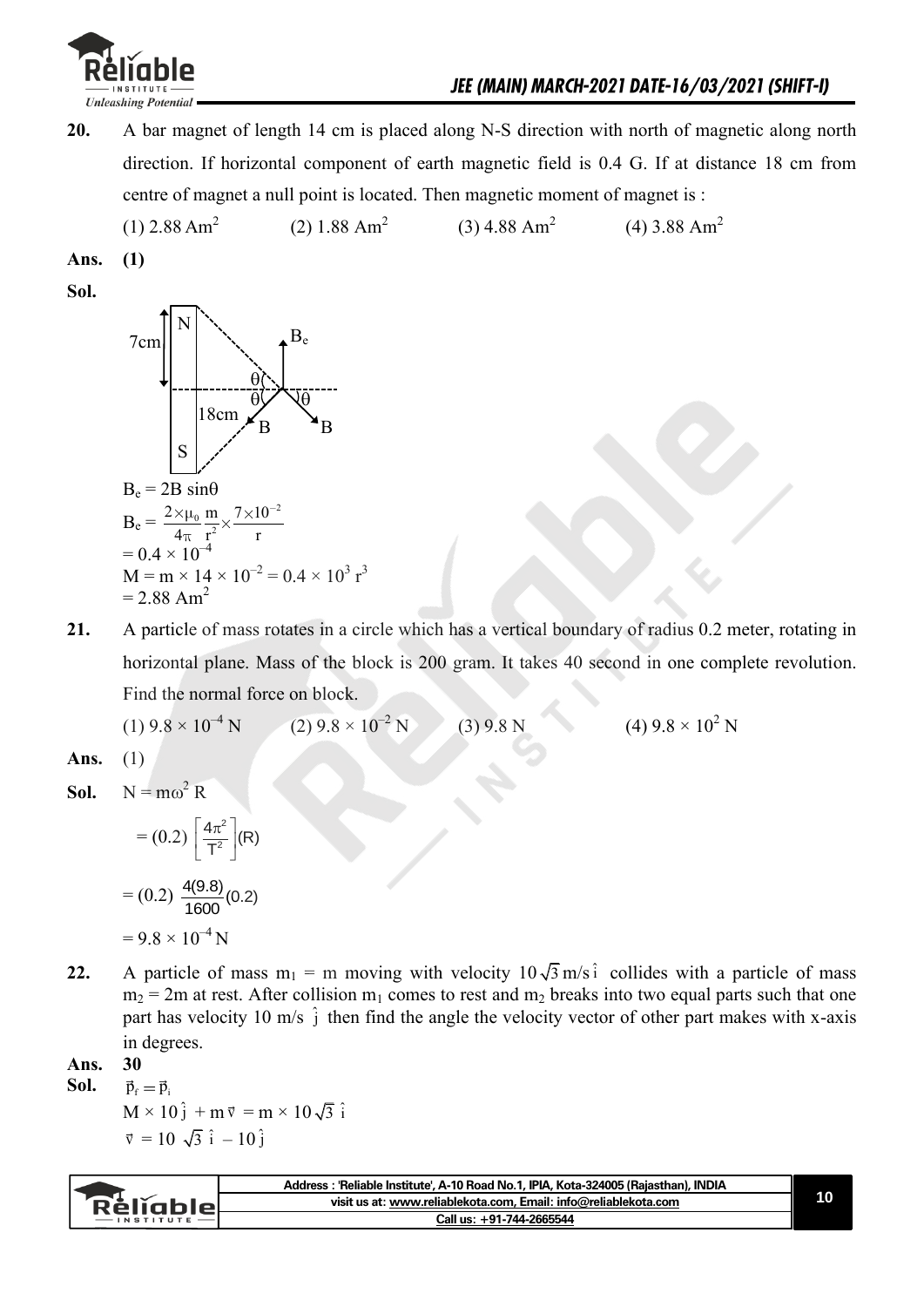

**23.** A planet is revolving around sun in elliptical orbit. Maximum & minimum distance of planet from sun are respectively 1.6  $\times$  10<sup>12</sup> m and 6  $\times$  10<sup>10</sup> m. Find minimum speed if maximum speed of planet is  $8 \times 10^4$  m/s?

$$
(1) 3 \times 10^4 \text{ m/s} \qquad (2) 3 \times 10^3 \text{ m/s} \qquad (3) 8 \times 10^3 \text{ m/s} \qquad (4) 4 \times 10^4 \text{ m/s}
$$

Ans. 
$$
(3)
$$

- **Sol.**  $L = m v_{max} r_{min} = m v_{min} \times r_{max}$  $\therefore$  8 × 10<sup>4</sup> × 6 × 10<sup>10</sup> = v<sub>min</sub> × 1.6 × 10<sup>12</sup>  $\therefore$  v<sub>min</sub> = 3 × 10<sup>3</sup> m/s
- **24.** In L-C-R series circuit at resonance, power dissipated in circuit, (in kW) will be , if peak value of voltage is 250 V and resistance is  $8 \Omega$ .

**Ans.** 4

**Sol.** 
$$
P = \frac{V^2_{rms}}{R} = 3.9 \times 10^3 \text{ kW} = 4 \text{ kW}
$$

**25.** Ratio of wave-length of first line and third line of Balmer series, is  $\frac{\mathsf{x}}{\mathsf{x}}$ 10 then value of x is.

**Ans.** 15

**Sol.** 
$$
\frac{1}{\lambda} = RZ^2 \left[ \frac{1}{2^2} - \frac{1}{n^2} \right]
$$
  
\nfirst line  $[3 \rightarrow 2] \Rightarrow \frac{1}{\lambda_1} = RZ^2 \left[ \frac{1}{2^2} - \frac{1}{3^2} \right] = RZ^2 \left[ \frac{5}{36} \right]$   
\n $3^{rd}$  line  $[5 \rightarrow 2] \Rightarrow \frac{1}{\lambda_2} = RZ^2 \left[ \frac{1}{2^2} - \frac{1}{5^2} \right] = RZ^2 \left[ \frac{21}{100} \right]$   
\n $\frac{\lambda_1}{\lambda_2} = \frac{\frac{36}{5}}{\frac{100}{21}} = \frac{36}{5} \times \frac{21}{100} = 1.512 = \frac{x}{10}$   
\n $x = 15.12$ 

**26.** If a EM wave traveling in vacuum in y-direction has magnetic field  $\vec{B} = 8 \times 10^{-8}$  ( $\hat{k}$ ). Then value of electric field  $\vec{E}$  is:

(1) 
$$
24(\hat{i})
$$
 (2)  $24(-\hat{i})$  (3)  $2.6 \times 10^{-16}(-\hat{i})$  (4)  $2.6 \times 10^{-16}(-\hat{i})$ 

**Ans. (2)**

| visit us at: www.reliablekota.com, Email: info@reliablekota.com<br><b>Rèliable</b> | Address : 'Reliable Institute', A-10 Road No.1, IPIA, Kota-324005 (Rajasthan), INDIA |  |
|------------------------------------------------------------------------------------|--------------------------------------------------------------------------------------|--|
|                                                                                    |                                                                                      |  |
|                                                                                    | Call us: +91-744-2665544                                                             |  |